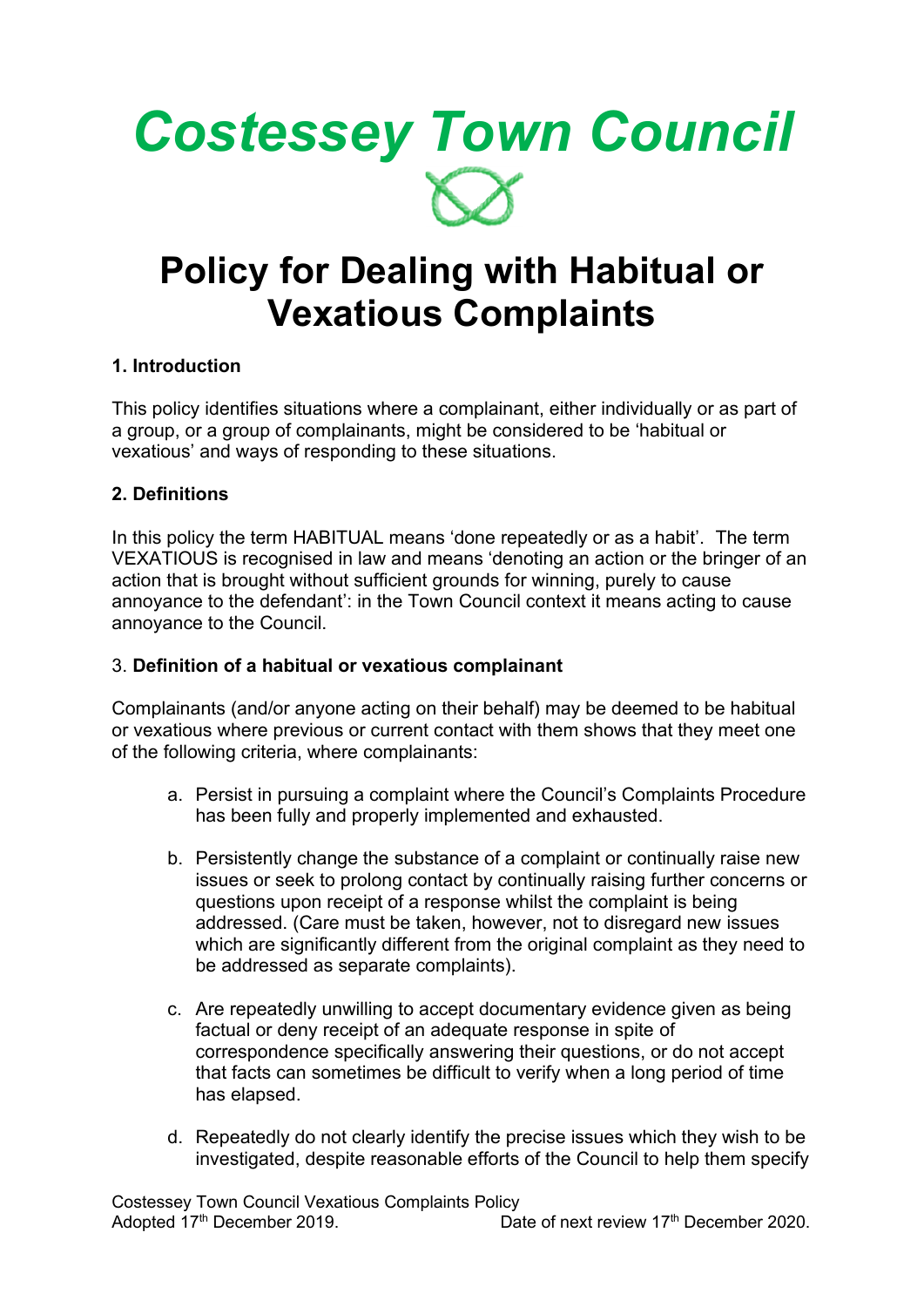their concerns, and/or where the concerns identified are not within the remit of the Council to investigate.

- e. Regularly focus on a trivial matter to an extent which is out of proportion to its significance and continue to focus on this point. It is recognised that determining what is a trivial matter can be subjective and careful judgement will be used in applying this criterion.
- f. Have, in the course of addressing a registered complaint, had an excessive number of contacts with the Council – placing unreasonable demands on staff or members or they may be emotionally charged and distressing for all involved. For the purposes of determining an excessive number, a contact may be in person, by telephone, letter, e‐mail or fax. Discretion will be used in determining the precise number of excessive contacts applicable under this section, using judgement based on the specific circumstances of each individual case.
- g. Have harassed or been personally abusive or verbally aggressive on more than one occasion towards staff or members dealing with the complaint. These will be documented.
- h. Are known to have recorded meetings or face to face/ telephone conversations without the prior knowledge and the consent of other parties involved.
- i. Make unreasonable demands on the customer/Council relationships and fail to accept that these may be unreasonable, for example, insist on responses to complaints or enquiries being provided more urgently than is reasonable or within the Council's Complaints Procedure or normal recognised practice.

### 4. **Procedures for dealing with habitual or vexatious complainants**

If a complainant has threatened or used physical violence towards staff or members at any time – this will in itself, cause personal contact with the complainant, and /or their representatives to be discontinued and the complaint will, thereafter, only be continued through written communication. All such instances will be documented.

Where complainants have been identified as habitual or vexatious in accordance with the criteria set out above, the Clerk in consultation with the Chairman and Vice Chairman of the Council will as appropriate take one or more of the following courses of action:‐

a. The complainant will be notified in writing why their complaint has been classified as vexatious. The complainant will be advised of the Town Council's normal complaints procedure and what steps to follow if that is appropriate.

Costessey Town Council Vexatious Complaints Policy Adopted 17<sup>th</sup> December 2019. Date of next review 17<sup>th</sup> December 2020.